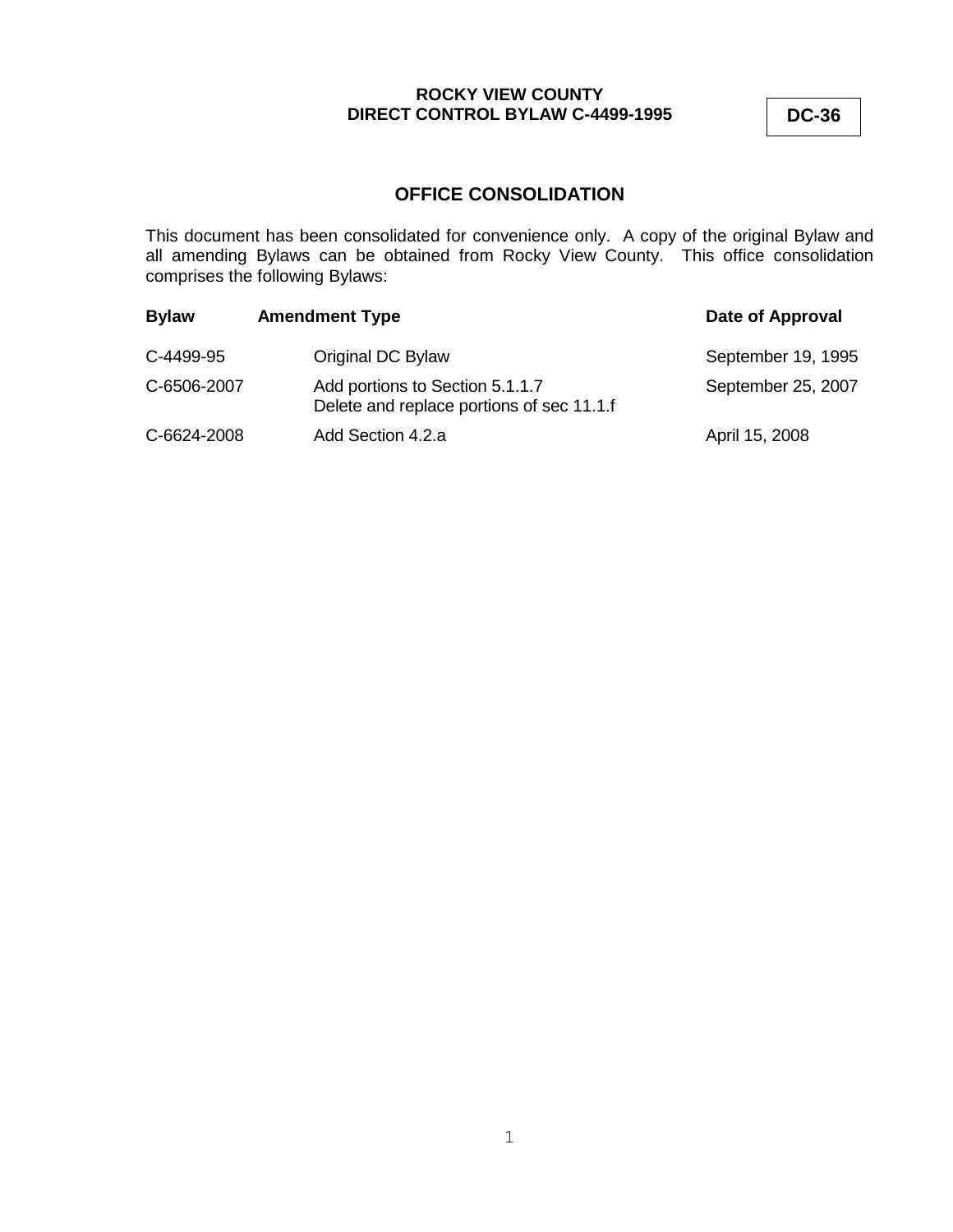**DC-36**

# **DIRECT CONTROL BYLAW REGULATIONS**

- 1.0 That Direct Control Bylaw C-1769-84 is hereby rescinded;
- 2.0 That Land Use Bylaw C-1725-84 be amended by redesignating the use of the Lands from Agricultural (2) District, Agricultural Balance District, Agricultural (8) District, and Small Holding District to Direct Control District in accordance with special guidelines;
- 3.0 That the guidelines of the Direct Control District comprise:
- 4.0 General Regulations
- 5.0 Land Use Regulations Residential Development Cells
- 6.0 Land Use Regulations Recreation Development Cells
- 7.0 Land Use Regulations Existing Homestead Cell
- 8.0 Land Use Regulations Recreational Balance Cell
- 9.0 Land Use Regulations Municipal/School Reserve Cell
- 10.0 Land Use Regulations Utilities Cell
- 11.0 Development Regulations
- 12.0 Definitions
- 13.0 Implementation

### **4.0 GENERAL REGULATIONS**

- 4.1 The General Land Use Regulations as contained in Section 8 of the Land Use Bylaw do not apply except where specifically noted herein.
- 4.2 The Development Officer shall consider and decide on applications for Development permits for those uses which are listed as "Permitted Uses" and "Discretionary Uses" by this bylaw provided the provisions of Section 4.0 and 10.0 herein are completed in form and substance satisfactory to the Municipality, except where specifically noted that Council approval is required.
	- a. Notwithstanding Section 4.2, for Residential Development Cells 1 through 4, Permitted Used listed in the Bylaw are deemed approved, and Development Permits are not required, provided the provisions of the Bylaw are adhered to.
- 4.3 The Development Officer shall cause to be issued Development permits which have been approved.
- 4.4 For the purposes of this bylaw the Lands shall notionally identify Development Cells, the boundaries and description of which shall be more or less as indicated in Schedule "A" attached hereto and forming part herein, except as otherwise approved by the Council.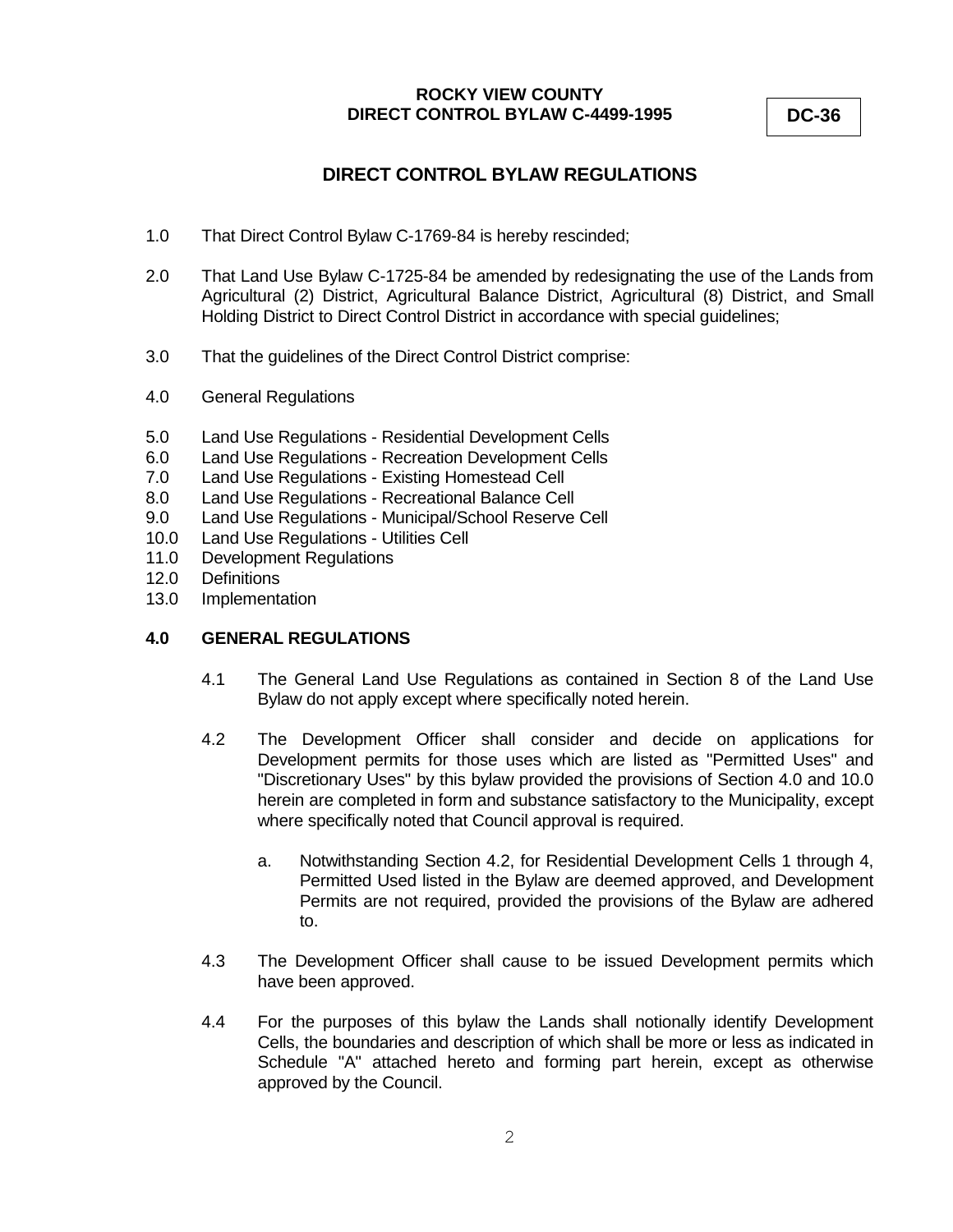- 4.5 The location, maximum size and shape of the Development Cells are approximate and will be determined by Plan of Survey in form and substance satisfactory to the Municipality, to be submitted to the Municipality by the Developer as an application for subdivision approval.
- 4.6 The Residential Development Cells shall consist exclusively of Developable Land.
- 4.7 No use shall be made of all or any portion of the Lands for the Development of permanent Buildings on the bed and shore of Cochrane Lake or any water body located on the Lands. This provision does not include Development associated with the Recreation Centre cell (Section 6.0 herein).
- 4.8 The use of any portion of the Lands for man-made lakes associated with services shall be permitted only if the design and construction therefor is in accordance with plans prepared by a qualified Professional Engineer to the satisfaction of the Municipality and Alberta Environmental Protection.
- 4.9 In addition to the "Permitted Uses" contemplated in Sections 5.0 to 10.0 herein, the following shall be "Discretionary Uses" subject to the approval of the Municipality:
	- 4.9.1 Private roads necessary for access; and private roads contemplated herein shall be constructed in accordance with geometric design guidelines and standards submitted by the Developer to the satisfaction of the Municipality and included in a Development Agreement.
	- 4.9.2 All utility distribution and collection systems necessary to service the Development (excluding water and sewage treatment and disposal systems).
	- 4.9.3 Pedestrian pathways.
	- 4.9.4 Parking and Loading facilities in accordance with Section 8.5.1 of the Land Use Bylaw.
- 4.10 No Development of the Lands shall be permitted without and until a Historical Impact Assessment prepared by the Developer has been submitted and is satisfactory in both form and substance to each of the Municipality and the Alberta Community Development, Cultural Facilities and Historical Resources Division.
- 4.11 No Development of the Lands shall be permitted until the Municipality and the Developer have executed a Development Agreement(s) in form and substance satisfactory to the Council in its sole discretion.
- 4.12 Notwithstanding 4.11 and 4.14 herein, a Development Permit for grading of the Lands and the installation of utilities may be issued by the Development Officer provided the provisions of same are satisfactory to the Municipality in form and substance, subject to the completion of a Historical Impact Assessment as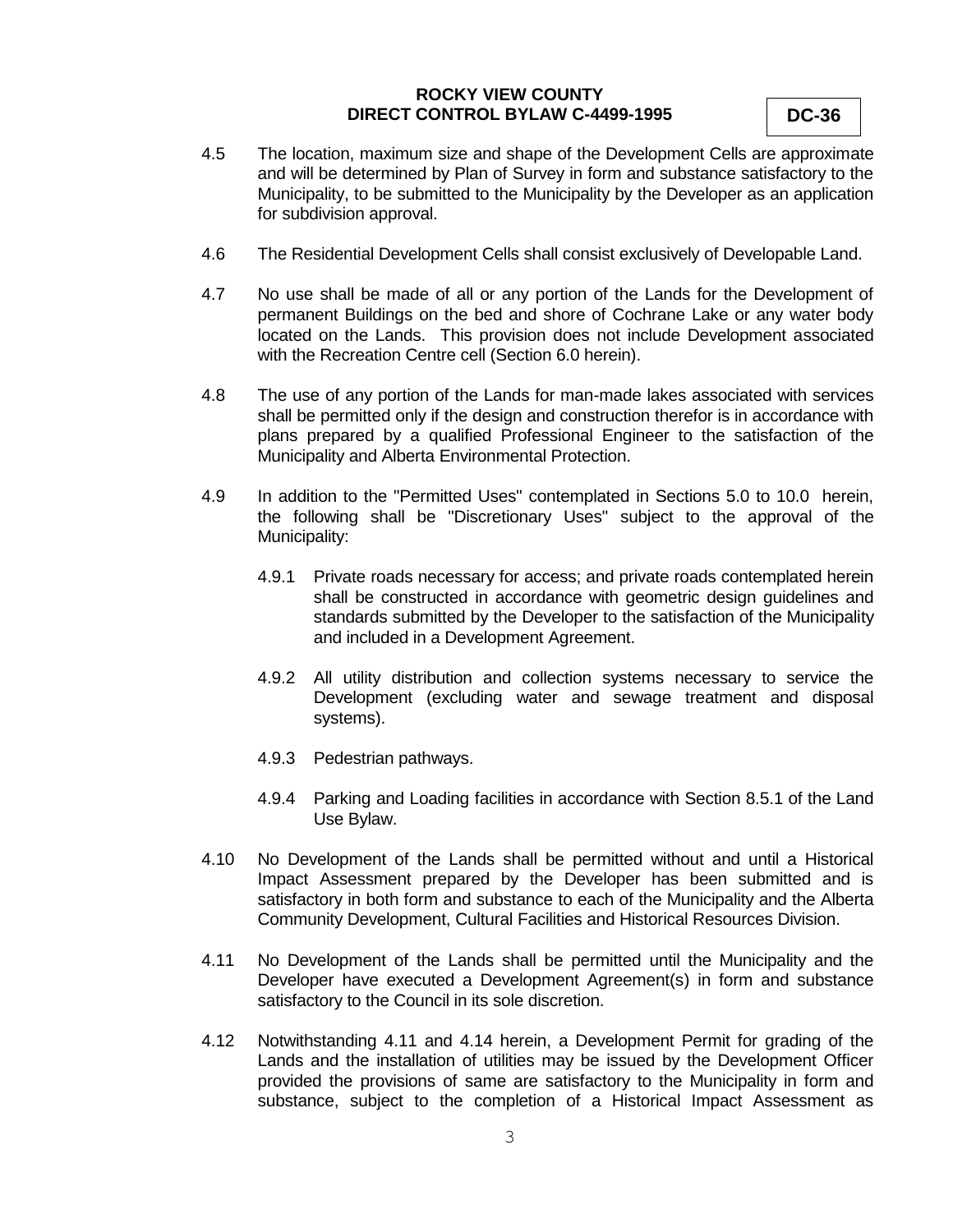**DC-36**

reference in Section 4.10.0 herein.

- 4.13 The Municipality may, through the Development Agreement(s) required by this bylaw, specify any development regulation, criteria or condition necessary to ensure all subdivision and development on the Lands conform with the development proposals upon which this bylaw is based as determined by and to the satisfaction of the Municipality.
- 4.14 Endorsement of any final plan of subdivision within any Development Cell shall not occur until rehabilitation, restoration and improvement of the lakes to the design water levels contemplated by the Cochrane Lake Concept Plan have commenced and have proceeded to the satisfaction of the Municipality.
- 4.15 No use shall be made of all or any portion of the Lands for a development without and until a Hydrogeological Study prepared by a qualified professional establishes existing groundwater chemistry, the rate and direction of groundwater flow, a long term plan for groundwater monitoring, a chemical management plan for fertilizers, herbicides, pesticides and irrigation and the facilities that will be provided by the Developer to implement the monitoring program and chemical management plan, has been submitted and is satisfactory in both form and substance to each of the Municipality and Alberta Environmental Protection.
- 4.16 No Development of the Lands shall be permitted without and until the Developer has prepared and submitted a Storm Water Management Plan in form and substance satisfactory to each of the Municipality and Alberta Environmental Protection.
- 4.17 Highway widening shall be dedicated along the entire length of the Lands adjacent to Highway #22 to the satisfaction of Alberta Transportation and Utilities concurrent with the endorsement of Residential Development Cell 1.
- 4.18 Improvements to the intersection of Highway #22 and Cochrane Lake Road shall be designed and constructed at the sole expense of the Developer to the satisfaction of Alberta Transportation and Utilities.
- 4.19 Cochrane Lake Road shall be upgraded at the sole expense of the Developer in accordance with and to the satisfaction of the Municipality and its road standards.
- 4.20 The existing municipal road accessing Phase I, located within the SE 27-26-4- W5M shall be upgraded at the sole expense of the Developer in accordance with and to the satisfaction of the Municipality and its road standards concurrent with the development of Residential Development Cell 1, Phase I.
- 4.21 The municipal road allowance between Sections 33 & 34-26-4-W5M shall be constructed at the sole expense of the Developer in accordance with and to the satisfaction of the Municipality and its road standards concurrent with the development of Residential Development Cell 2, Phase II.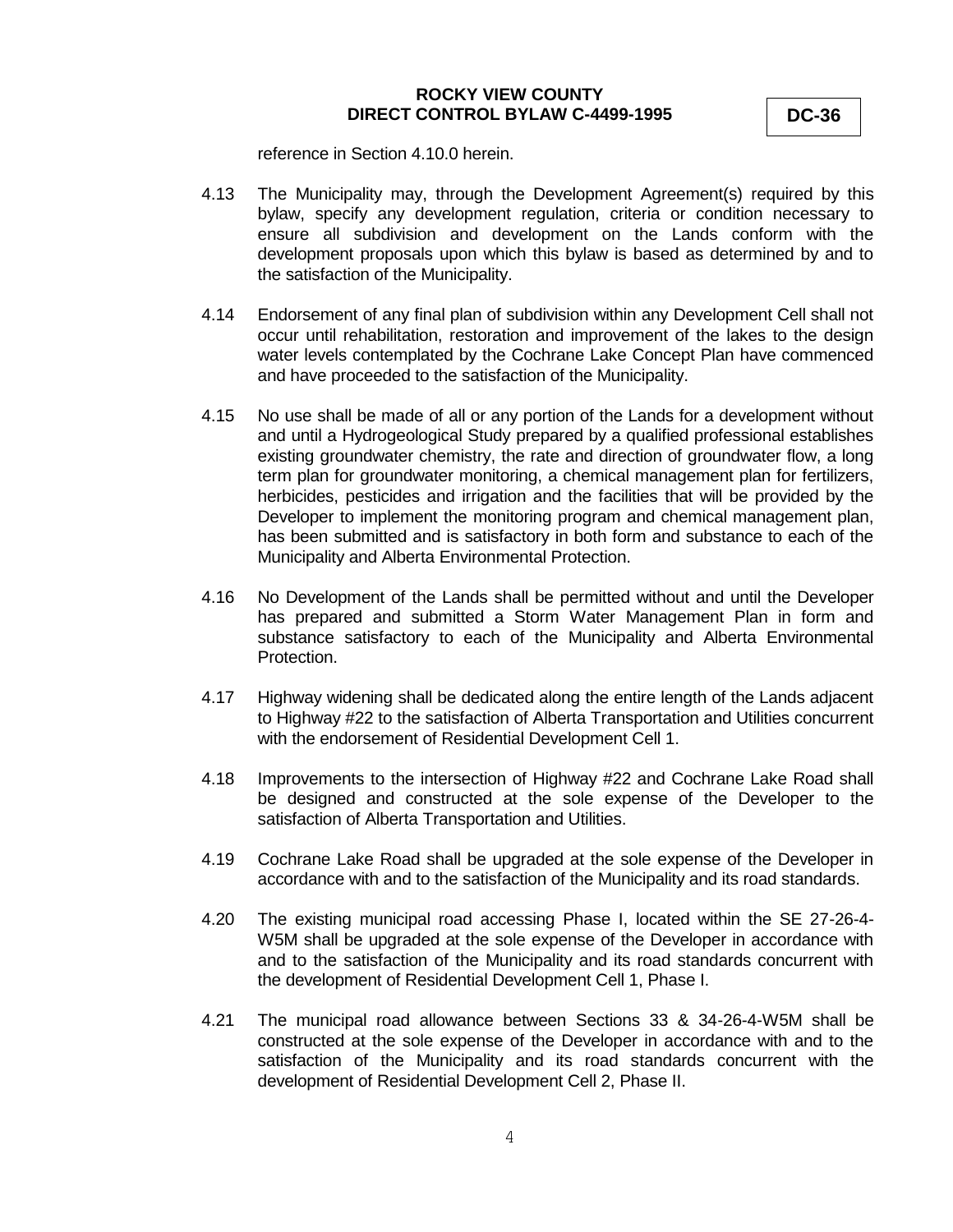**DC-36**

- 4.22 The municipal road adjacent to the north boundary of Section 34-26-4-W5M, easterly to its intersection with HWY #22 shall be upgraded at the sole expense of the Developer in accordance with and to the satisfaction of the Municipality and its road standards concurrent with the development of Residential Development Cell 2, Phase II.
- 4.23 Improvements to the intersection of HWY #22 and SH #567, shall be undertaken concurrently with construction of the Municipal roads described in 4.21.0 and 4.22.0 above and shall be designed and constructed at the sole expense of the Developer to the satisfaction of Alberta Transportation and Utilities.
- 4.24 A Traffic Impact Analysis for the entire development shall be provided by the Developer at his sole expense prior to approval of the Tentative Plan for Phase One (1) to determine the timing of construction of the intersectional improvements at Cochrane Lake Road and Highway #22 and the upgrading of Cochrane Lake Road to the satisfaction of the Municipality and Alberta Transportation and Utilities. All necessary road upgrading and intersectional improvements shall be designed and constructed at the sole expense of the Developer to the satisfaction of the Municipality and Alberta Transportation and Utilities.
- 4.25 The Developer shall apply solely at his cost for any road closures necessary to complete any development phase and in accordance with municipal policy and the requirements of Alberta Transportation and Utilities.
- 4.26 Section 8.6.0 of the Land Use Bylaw shall apply to the siting of accessory Buildings on the Lands except that no accessory building shall exceed 5.48m (18.00 ft.) in height nor 69.7 $m^2$  (750 sq.ft.) in area.
- 4.27 Section 8.7.3 of the Land Use Bylaw shall apply to the height of any fences on the Lands.
- 4.28 Section 8.15.1 of the Land Use Bylaw shall apply to the owner(s) of any interest in the Lands.

# **5.0 LAND USE REGULATIONS - RESIDENTIAL DEVELOPMENT CELLS**

The purpose and intent of the Residential Development Cells is to provide for the use of portions of the land for residential Development.

- 5.1 For the purposes of this bylaw, the following shall apply in all Residential Development Cells (including the existing Homestead Cell):
	- 5.1.1 Minimum and Maximum Requirements

5.1.1.1 minimum area of lot

- single detached  $929m^2$  (10,000 sq.ft.)
- semi-detached 1858 $m^2$  (20,000 sq.ft.)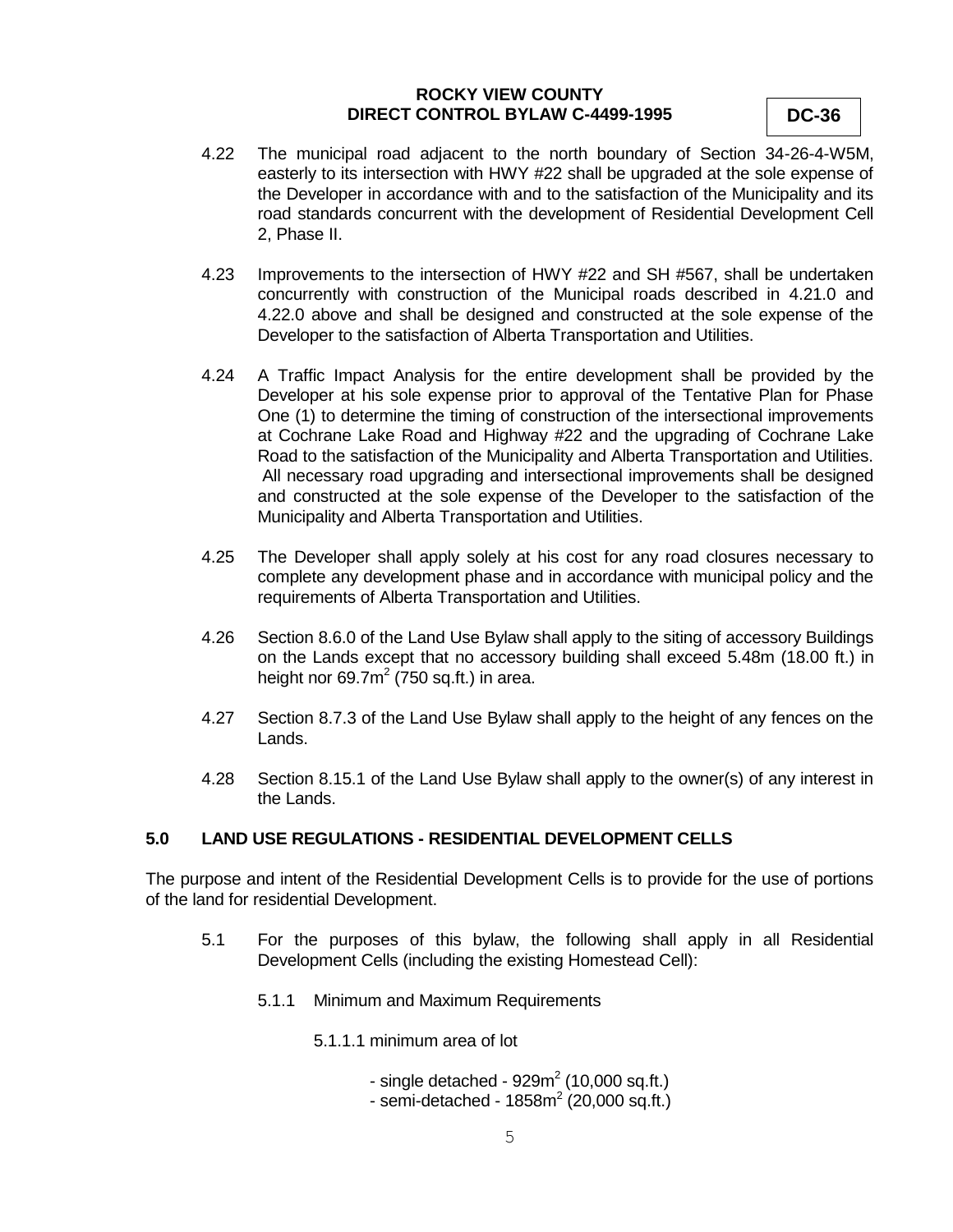- 5.1.1.2 minimum average width of lot
	- single detached 22m (72.18 ft.)
	- semi-detached 40m (131.23 ft.)
- 5.1.1.3 minimum front yard 6m (19.68 ft.)
- 5.1.1.4 minimum side yard
	- i) principal buildings - street side of corner site - 3m (9.84 ft.) - all other sites - 2.4m (7.87 ft.)
	- ii) accessory buildings - street side of corner site - 3m (9.84 ft.) - all other sites - 2.4m (7.87 ft.)
- 5.1.1.5 minimum rear yard
	- principal building 8m (26.25 ft.)
	- accessory building 2.4m (7.87 ft.)
- 5.1.1.6 minimum habitable floor area 120m $^2$  (1291 sq.ft.) per unit
- 5.1.1.7 maximum building height
	- principal building 10m (32.8 ft.) (in Phase 1)
	- principal building 11m (36.1 ft) (in Phases 2 through 5)
	- accessory buildings 5.5m (18 ft)
- 5.1.1.8 minimum off-street parking spaces 2 per dwelling unit
- 5.2 Residential Development Cell 1 (Phase I)
	- 5.2.1 List of Permitted Uses
		- dwelling, single detached
		- accessory buildings
		- fences
	- 5.2.2 List of Discretionary Uses
		- home occupations
		- dwelling, semi-detached
	- 5.2.3 Minimum and Maximum Requirements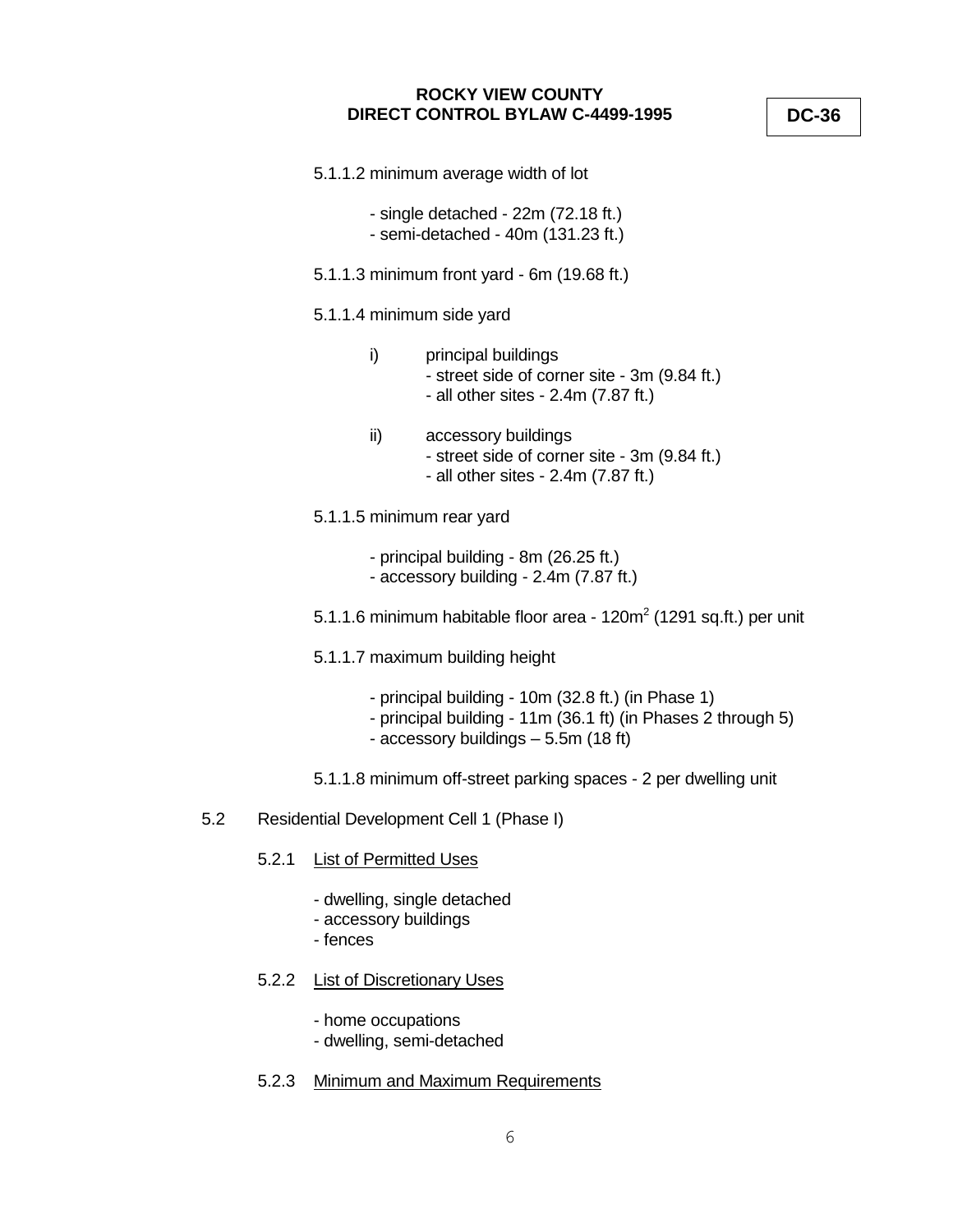- maximum number of dwelling units: 115
- maximum area: 28.33 ha (70.0 acres)
- 5.3 Residential Development Cell 2 (Phase II)
	- 5.3.1 List of Permitted Uses
		- dwelling, single detached
		- accessory buildings
		- fences
	- 5.3.2 List of Discretionary Uses
		- home occupations
		- dwelling, semi-detached
	- 5.3.3 Minimum and Maximum Requirements
		- maximum number of dwelling units: 175
		- maximum area: 40.47 ha (100.0 acres)
		- minimum open space: 2.02 ha (5 acres)
- 5.4 Residential Development Cell 3 (Phase III)
	- 5.4.1 List of Permitted Uses
		- dwelling, single detached
		- accessory buildings
		- fences
	- 5.4.2 List of Discretionary Uses
		- home occupations
		- dwelling, semi-detached
	- 5.4.3 Minimum and Maximum Requirements
		- maximum number of dwelling units: 165
		- maximum area: 23.07 ha (76.0 acres)
- 5.5 Residential Development Cell 4 (Phase IV)
	- 5.5.1 List of Permitted Uses
		- dwelling, single detached
		- accessory buildings
		- fences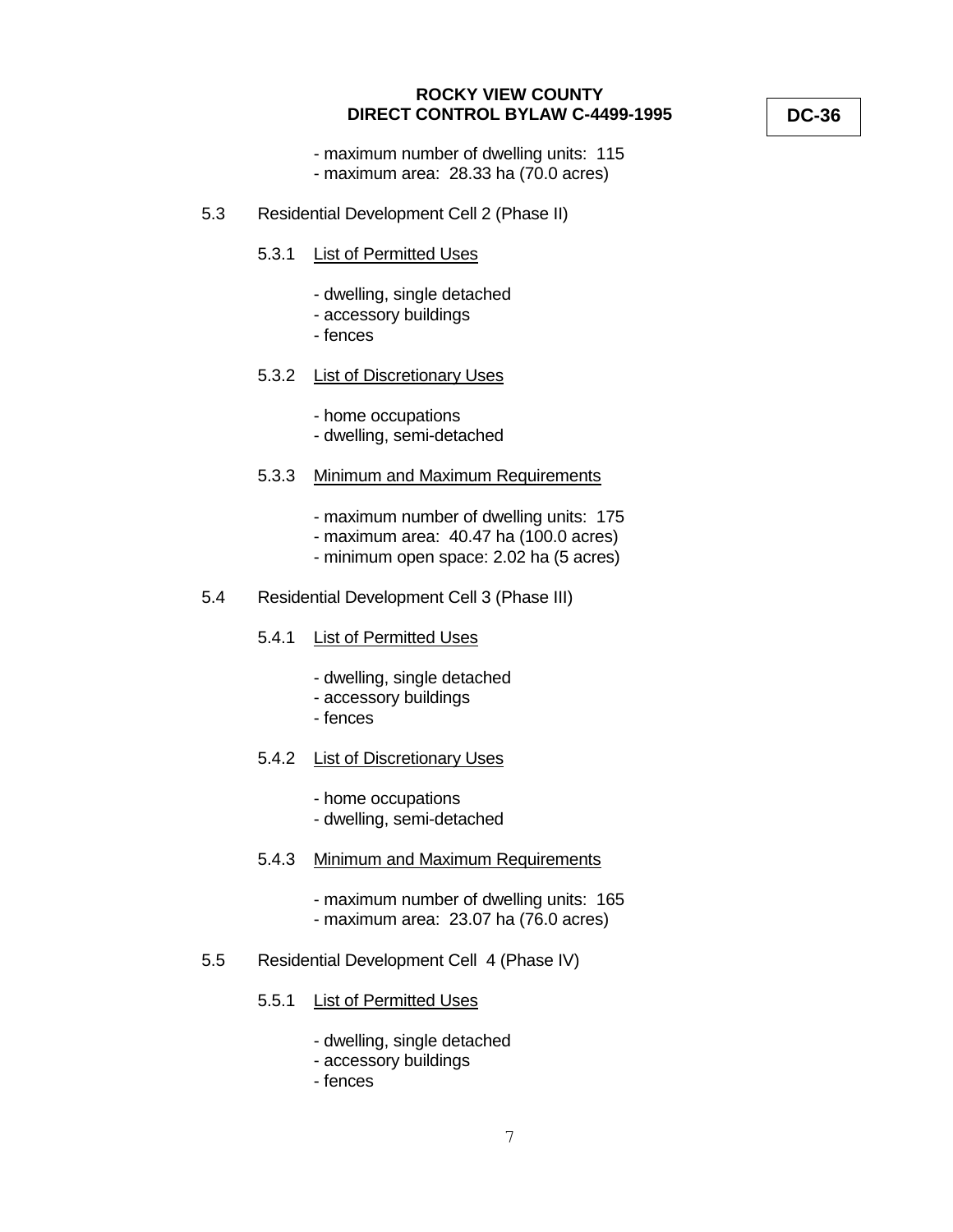**DC-36**

- 5.5.2 List of Discretionary Uses
	- home occupations
	- dwelling, semi-detached

#### 5.5.3 Minimum and Maximum Requirements

- maximum number of dwelling units: 135
- maximum area: 29.14 ha (75.0 acres)
- minimum open space: 0.65 ha (1.6 acres)

### 6.0 **LAND USE REGULATIONS - RECREATIONAL CENTRE CELL** (Phase III)

The purpose and intent of the Recreation Development Cell is to provide for the use of certain portions of the land for recreational facility Development subject to the approval of the Municipality.

### 6.1 List of Permitted Uses

- fences
- signs identification
- fire hall
- 6.2 List of Discretionary Uses
	- recreation centre
	- golf driving range
	- convenience store
	- restaurants
	- service station

#### 6.3 Minimum and Maximum Requirements

- minimum area of site: 8.10 ha (20.0 acres)
- minimum front yard 6m (19.68 ft.)
- minimum side yard 6m (19.68 ft.)
- minimum rear yard 6m (19.68 ft.)
- maximum height of buildings 10m (32.81 ft.)

#### 6.4 Special Requirements

- 6.4.1 Screening (as required in a Development Permit):
	- a) all sites abutting a residential cell shall be screened from the view of the residential cell to the satisfaction of the Development Officer.
	- b) all roof-top apparatus shall be screened to the satisfaction of the Development Officer.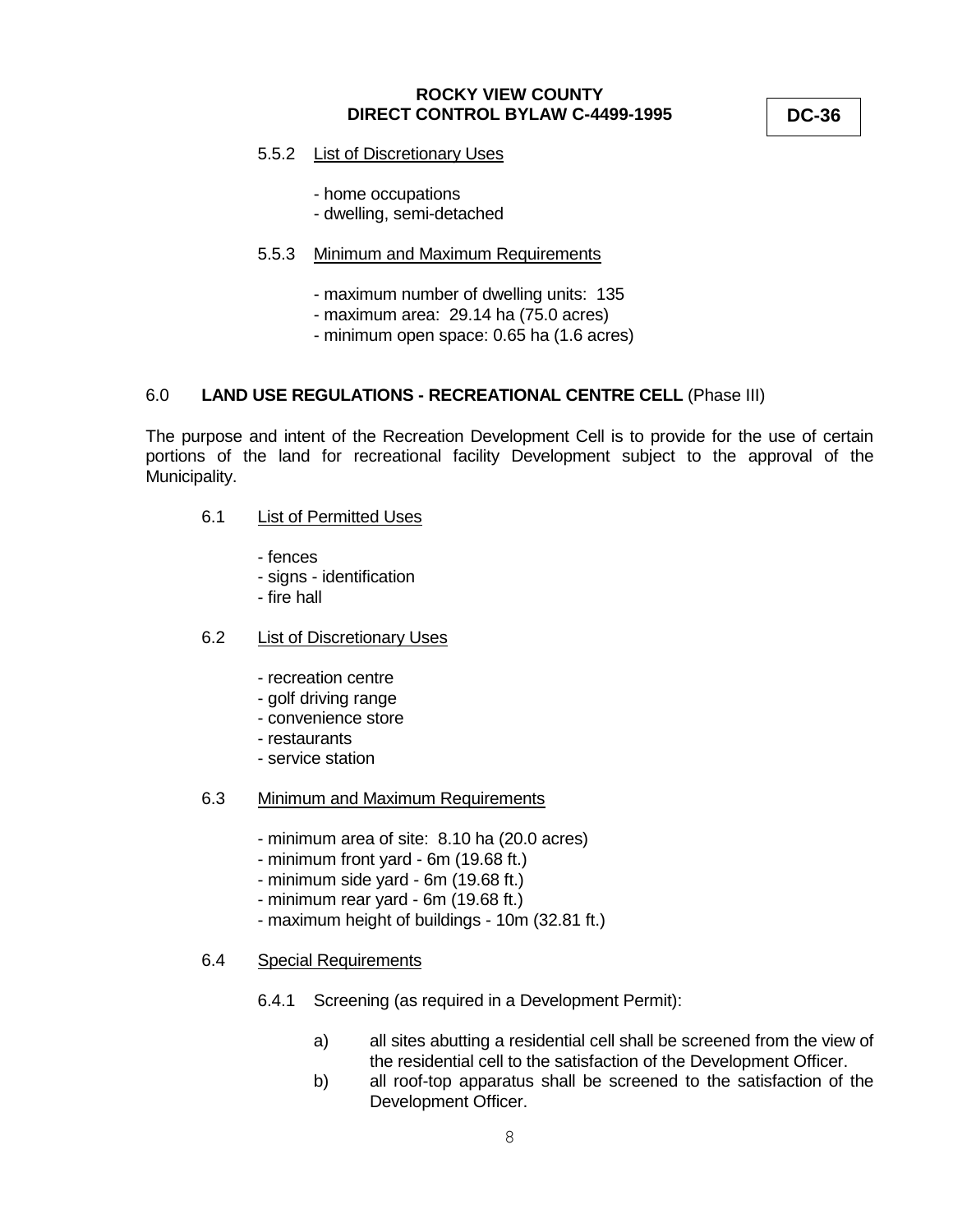**DC-36**

c) outside storage areas shall be screened from adjacent sites and public thoroughfares to the satisfaction of the Development Officer.

### 6.5 Other Requirements

The Development Officer may allow a building to be occupied by a combination of one or more of the above mentioned uses listed for this district and each use shall be considered as a separate use.

### 7.0 **LAND USE REGULATIONS - EXISTING HOMESTEAD CELL** (Phase I)

The purpose and intent of the Existing Homestead Cell is to provide for the use of certain portions of the land for the existing residence and associated facilities.

- 7.1 List of Permitted Uses
	- dwelling, single detached
	- accessory buildings
	- fences

### 7.2 List of Discretionary Uses

- home occupations
- guest cottage

### 7.3 Minimum and Maximum Requirements

- maximum area of guest cottage 120m $^2$  (1291 sq.ft.)
- maximum area: 4.05 ha (10.0 acres)
- the minimum and maximum requirements of Section 5.1.1 herein shall apply to

#### this cell

- maximum number of dwelling units - 2

### 8.0 **LAND USE REGULATIONS - RECREATIONAL BALANCE CELL** (Phases I - IV)

### 8.1 List of Discretionary Uses

- public walking trails or paths
- public parks
- lakes and ponds
- signs identification
- public and private utilities

### 8.2 Minimum and Maximum Requirements

- minimum area: 58.81 ha (145.33 acres)

### 9.0 **LAND USE REGULATIONS - MUNICIPAL/SCHOOL RESERVE CELL** (Phase I, II or III)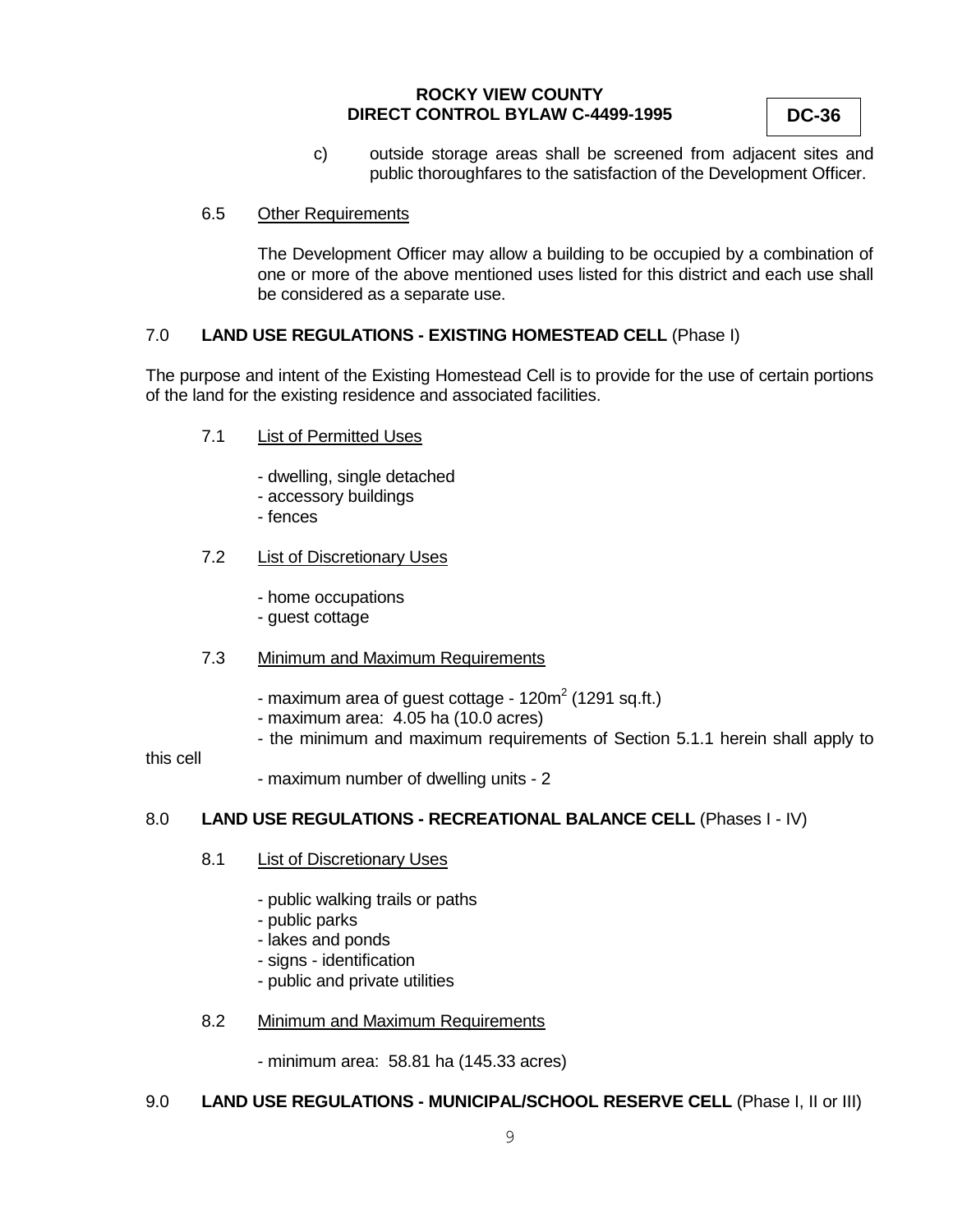**DC-36**

The purpose and intent of the Municipal/School Reserve Cell is to provide for schools and playing fields.

- 9.1 List of Permitted Uses
	- public schools and related athletic fields and facilities
	- accessory buildings and uses
	- fences
	- signs
- 9.2 Minimum and Maximum Requirements
	- a) minimum area: 6.07 ha (15.0 acres)
	- b) minimum front yard:
		- 30m (98.42 ft.) from any Municipal road
		- 15m (49.21 ft.) from any internal subdivision road
	- c) minimum side yard:
		- 30m (98.42 ft.) from any Municipal road
		- 6m (19.68 ft.) all other
	- d) minimum rear yard:
		- 30m (98.42 ft.) from any road
		- 15m (49.21 ft.) all other

# 10.0 **LAND USE REGULATIONS - UTILITY CELL (All Phases)**

- 10.1 List of Permitted Uses
	- extensive agriculture
- 10.2 List of Discretionary Uses

- spray irrigation of waste water subject to all municipal approvals pursuant to this bylaw and all requirements of Alberta Environmental Protection.

### 11.0 **DEVELOPMENT REGULATIONS**

- 11.1 No development of the Lands for residential use shall be permitted, no Development Permits or Building Permits for residential use shall be issued by the Development Officer and the endorsement of the final plan of subdivision of the Lands shall not occur until:
	- a) the Developer has prepared and submitted to the Municipality a Construction Management Plan in form and substance satisfactory to it.
	- b) the requirements of a wastewater collection, treatment and disposal system necessary to service the Lands or portions thereof have been satisfied by the following: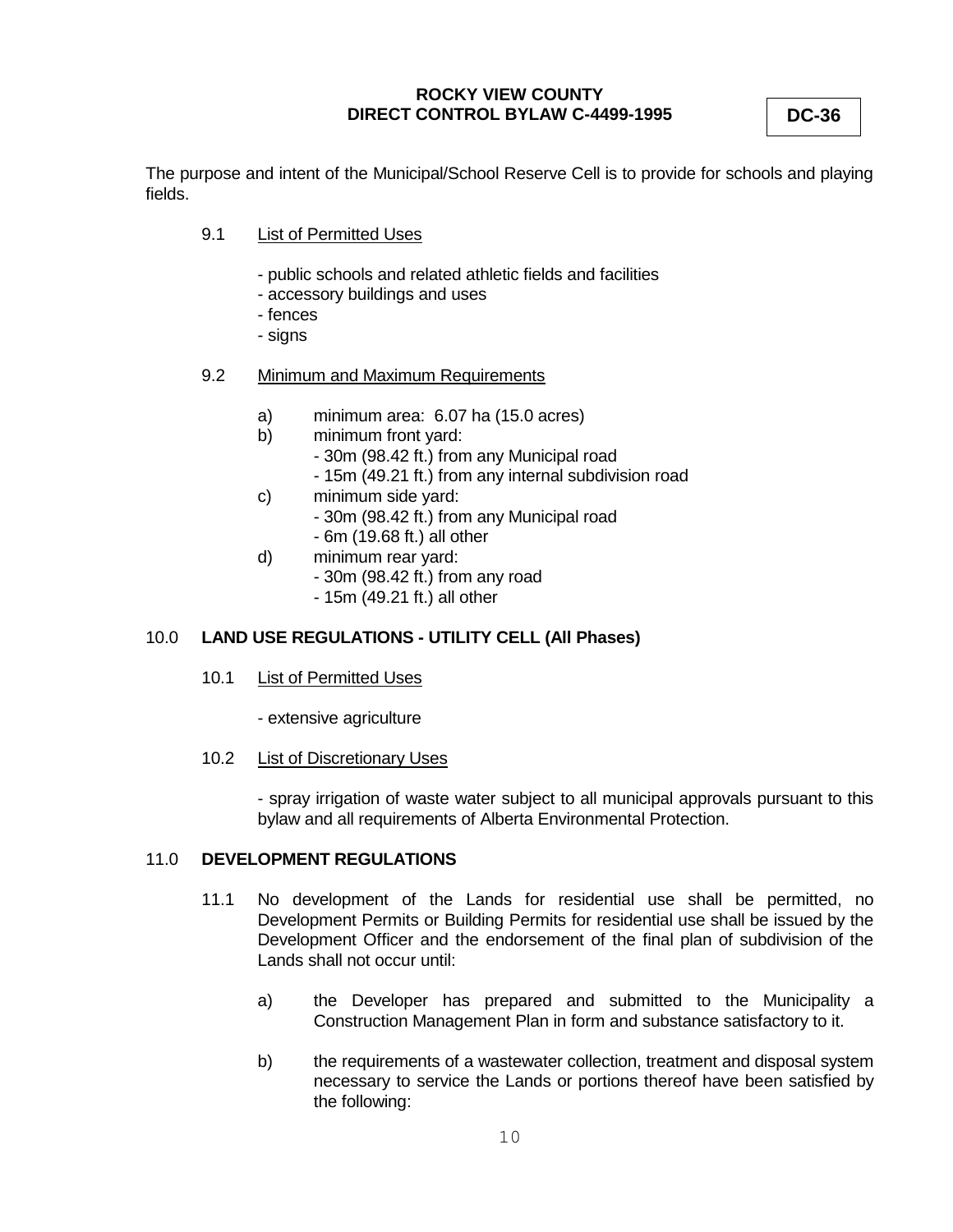- i) the Developer has received the approval of the Municipality and Alberta Environmental Protection with respect to the provision of wastewater collection, treatment and disposal facilities within the Lands to service the proposed subdivision and/or development and the Developer has submitted to the Municipality and Alberta Environmental Protection complete plans and specifications thereto and said facilities have been substantially constructed and completed in accordance therewith, provided however, that the Municipality shall endorse the final plan of subdivision of the Lands, or portions thereof, (provided it is otherwise satisfactory) or issue Development Permits for residential Development, if the Developer first enters into a Development Agreement contemplated herein, and the developer deposits with the Municipality a Letter(s) of Credit in an amount(s) equivalent to the estimated total cost to complete the construction of the facilities according to the said plans and specifications as certified by independent qualified professionals at the Developer's expense, all at the sole discretion and satisfaction of the Municipality; and the terms of said Development Agreement; or,
- ii) the Developer has received Council approval with respect to the provision of wastewater treatment and disposal to service the proposed subdivision and/or development of a connection to the Town of Cochrane sanitary sewer infrastructure and the Developer has submitted to Council an agreement for servicing with complete plans and specifications respecting the connection thereto and the said connection has been completed in accordance therewith, provided however, that the Municipality shall endorse the final plan of subdivision of the Lands or portions thereof (provided it is otherwise satisfactory) or issue Development Permits for residential development if the Developer first enters into a Development Agreement contemplated by Section 4.11.0 hereto, and deposits with the Municipality a Letter of Credit equivalent to the estimated total cost to complete the subject connection or construct an alternative treatment and disposal facility to service the proposed subdivision and/or development, whichever amount is greater.
- c) all necessary licenses, permits and approvals have been received from Alberta Environmental Protection with respect to a water supply and distribution system to service the Lands or portions thereof and a License to Divert and Use Water is obtained from Alberta Environmental Protection.
- d) all necessary licenses, permits and approvals have been received from Alberta Environmental Protection with respect to the design, location and operation of the sewage treatment facilities servicing the Lands or portions thereof.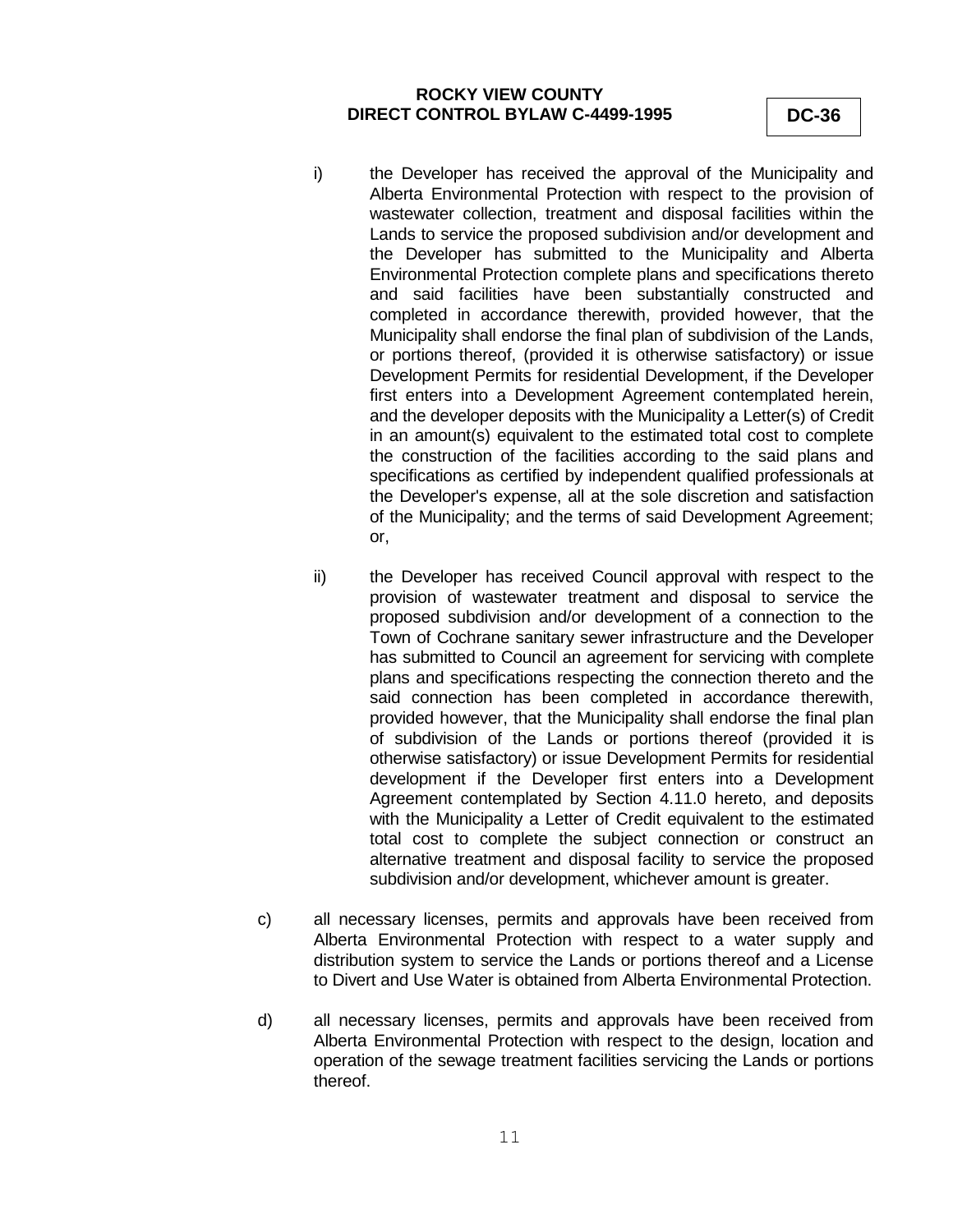- e) all necessary easements and right-of-way related to the supply and distribution of power, water, gas and wastewater collection, treatment and disposal have been approved by the Municipality and registered concurrently with the final plan of subdivision by the Developer against title to the Lands or portions thereof.
- f) a Condominium Association has been legally established by the Developer and each owner of an interest in the lands will be a member of the Condominium Association, and that said Condominium Association is responsible for operation and maintenance of all common private and public areas including: Municipal and Environmental Reserve parcels, pathways, parks and playground facilities, water features, public utility lots, snow removal, road maintenance, street lighting, and garbage removal within the Development area.
- g) the stability of all slopes proposed for development have been confirmed by a site specific or technical evaluation prepared by a qualified Professional Engineer which is satisfactory to and approved by the Council.
- 11.2 Development Permits and/or Development Agreements shall be required for the Development Cell or portions thereof, and each Development Permit shall provide that:
	- a) no stripping, excavation or construction on any of the Lands shall occur until an appropriate Letter of Credit acceptable in form and substance to the Municipality has been deposited with the Municipality.
	- b) no occupancy of any dwelling unit shall occur until the construction of all roads and Utilities required to serve the Residential Development Cells or portions thereof, have been completed to specifications satisfactory to the Municipality.
- 11.3 All development of the Lands shall be in accordance with plans and specifications submitted pursuant to this bylaw and all licenses, permits and approvals pertaining to the Lands and shall be carried out in the phases as contemplated by the "Phasing Plan" contained in the Cochrane Lake Concept Plan.
- 11.4 Prior to any development that may alter natural storm drainage into Cochrane Lake, the Developer shall prepare and submit a Storm Water Management Plan in form and substance satisfactory to the Municipality and obtain the prior approval of Alberta Environmental Protection.
- 11.5 All Letters of Credit referred to in this bylaw shall be calculated in accordance with Municipal Policy and the estimate upon which the amount is to be based shall be certified by a Professional Engineer or as determined by the Municipality at it's sole discretion.
- 11.6 Notwithstanding anything to the contrary, the construction of dwelling units for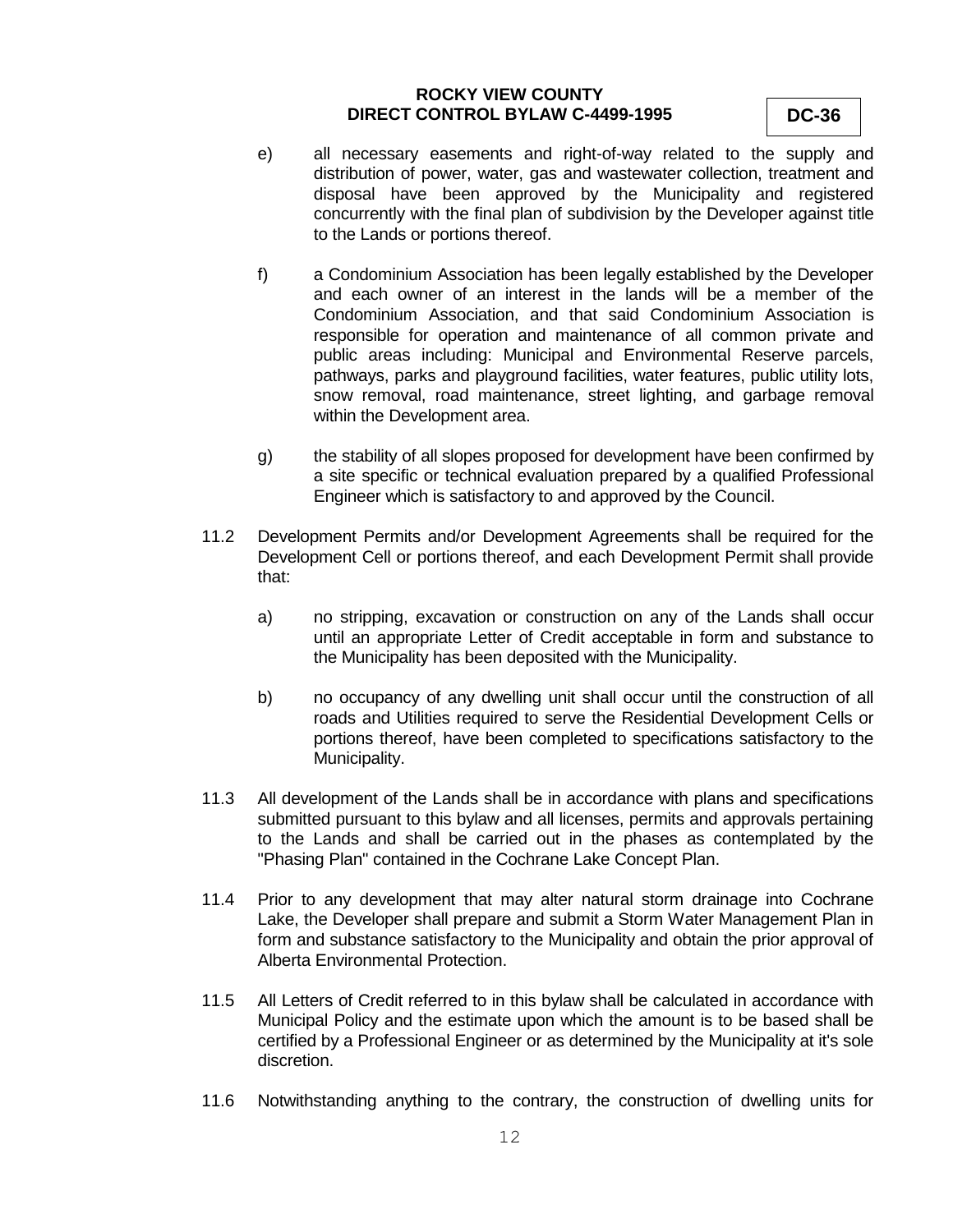**DC-36**

show-home purposes only, may be permitted at the discretion of the Development Officer within a Residential Development Cell upon the issuance of a Development Permit by the Municipality. No residential occupancy of the said dwelling units shall occur until such time as all required utility services are installed, available and working to service the said dwelling units and the Development Officer has issued an Occupancy Permit, and until a plan of survey is registered for the applicable residential units.

#### 12.0 **DEFINITIONS**

- 12.1 **Building** includes anything constructed or place on, in, over or under land but does not include a highway or public roadway.
- 12.2 **Concept Plan** means the Cochrane Lake Concept Plan.
- 12.3 **Construction Management Plan** means a program that details site management of all construction activity that may include, but is not limited to the management of construction debris and dust.
- 12.4 **Developable Lands** means those portions of the Lands which are considered to be suitable for development by the Council and the development of which is not precluded by this bylaw.
- 12.5 **Developer** means a person of corporation who is responsible for any undertaking that requires a permit or action pursuant to this bylaw.
- 12.6 **Development** means:
	- i) any excavation or stockpile and the creation of either of them;
	- ii) a Building or an addition to, or replacement, or repair of a Building and the construction of placing in, on, over or under Land of any of them;
	- iii) a change of use of Land or a Building or an act done in relation to Land or a Building that results in or is likely to result in a change in the use of the Land or Building; or,
	- iv) a change in the intensity of use of Land or a Building or an act done in relation to Land or a Building that results in or is likely to result in a change in the intensity of use of the Land or Building.
- 12.7 **Development Agreement** is an agreement between the Developer and the Municipality specifying development regulations, criteria or conditions necessary to ensure all developments and subdivisions on the Land conform to Municipal approvals.
- 12.8 **Development Cell** means an area of land that may contain a number of uses as defined by this bylaw.
- 12.9 **The Lands** means the lands as contained within the Cochrane Lake Concept Plan area.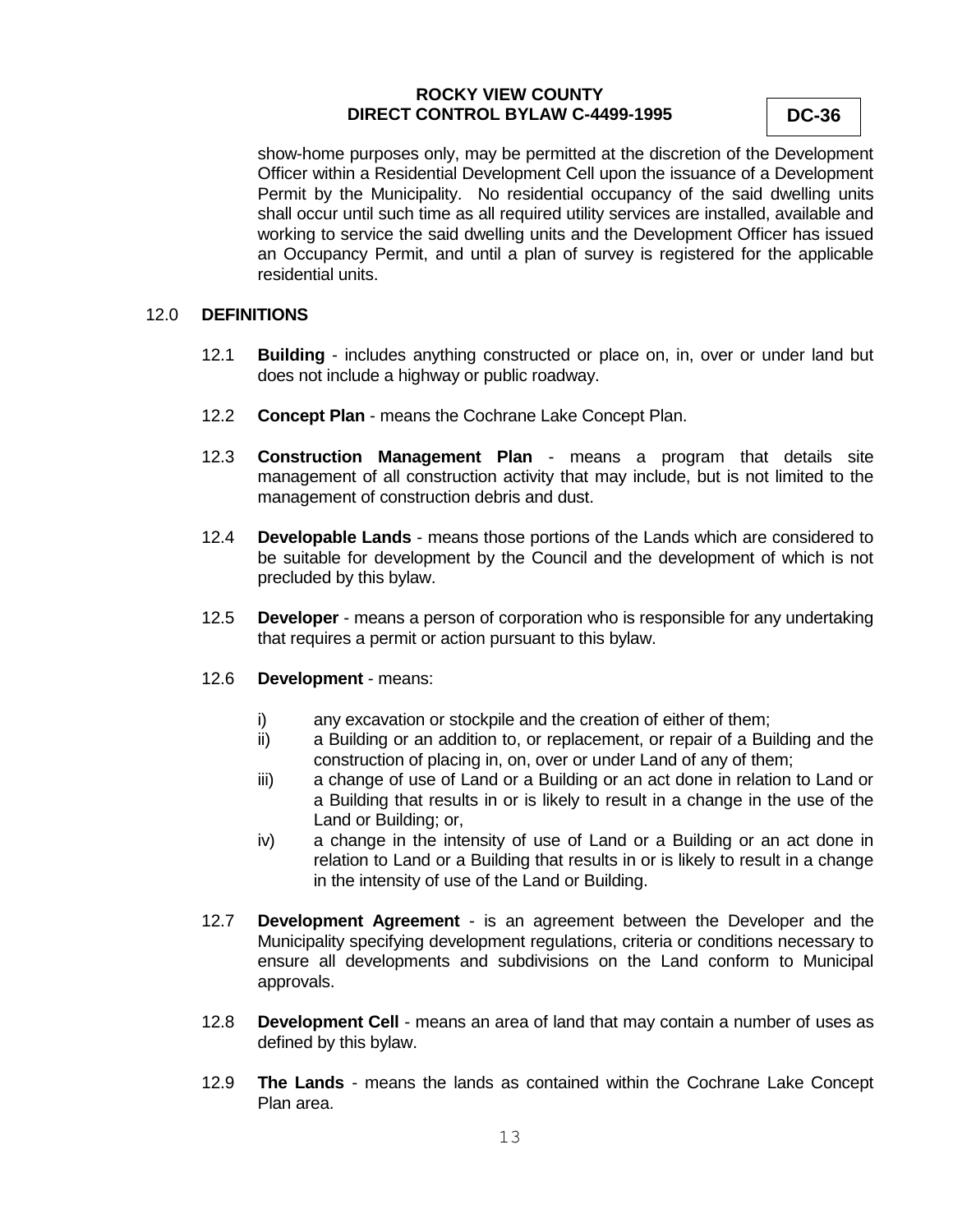- 12.10 **Letter of Credit** means an unconditional and irrevocable Letter of Credit issued by a Canadian chartered bank at the request of the Developer naming the Municipality as the sole beneficiary thereof.
- 12.11 **Professional Engineer** is a Professional Engineer who is a member in good standing with the Association of Professional Engineers, Geologists and Geophysicists of Alberta (A.P.E.G.G.A.).
- 12.12 **Residential Development Cell** means a Development Cell which shall be used exclusively for residential purposes.
- 12.13 **Substantially Complete** means Construction Completion Certificates have been issued by the Municipality.
- 12.14 **Utilities** means water treatment and distribution of wastewater collection, treatment and disposal facilities and relevant appurtenances necessary to service the Development Cell(s) or portions thereof in the area covered by the bylaw.
- 12.15 Terms not defined above have the same meaning as defined in Section 9.0.0 of the Land Use Bylaw C-1725-84.